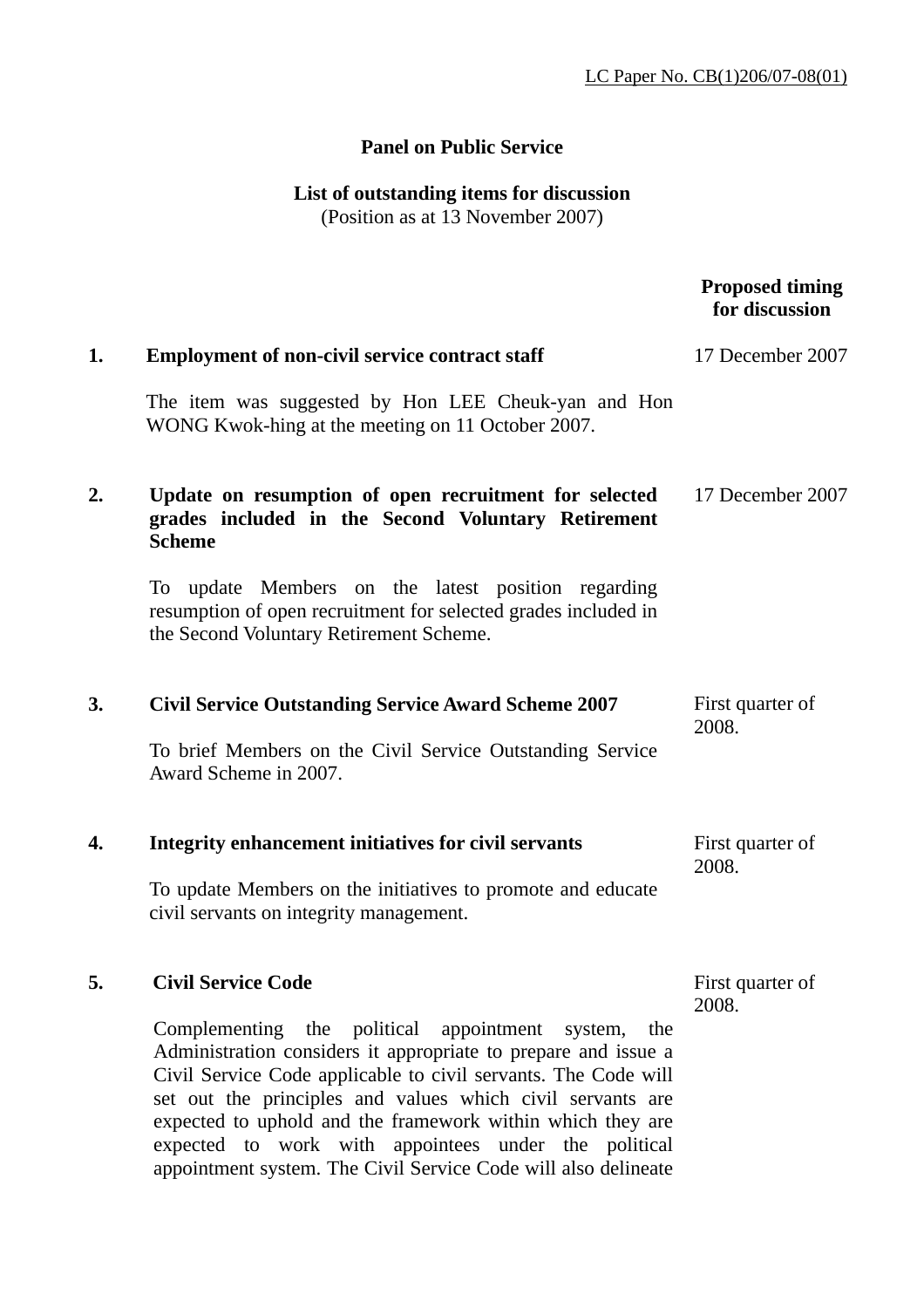|     |                                                                                                                                                                                      | <b>Proposed timing</b><br>for discussion |
|-----|--------------------------------------------------------------------------------------------------------------------------------------------------------------------------------------|------------------------------------------|
|     | the roles and responsibilities of civil servants under the political<br>appointment system and safeguard the integrity and political<br>impartiality of the civil service.           |                                          |
|     | At the meeting on 15 October 2007, members requested the<br>Administration to produce a copy of the Civil Service Code and<br>report the progress of the related work in due course. |                                          |
| 6.  | Civil service-related issues featuring in the 2008 Budget<br><b>Speech</b>                                                                                                           | 17 March 2008                            |
|     | To discuss civil service-related issues which may feature in<br>the 2008 Budget Speech.                                                                                              |                                          |
| 7.  | Civil service establishment and related matters                                                                                                                                      | 17 March 2008                            |
|     | To brief Members on the progress in containing the civil<br>service establishment and implementation of the civil service<br>recruitment freeze.                                     |                                          |
| 8.  | <b>Update on national studies and Basic Law training</b>                                                                                                                             | Second quarter of<br>2008.               |
|     | To give Members an up-dated overview of the national studies<br>and Basic Law training programmes organised by CSB.                                                                  |                                          |
| 9.  | Updated overview of civil service conduct and discipline                                                                                                                             | Second quarter of<br>2008.               |
|     | To update Members on the measures to manage civil servants'<br>handle<br>integrity, and<br>misconduct<br>conduct<br>and<br>and<br>under-performance.                                 |                                          |
| 10. | Progress update on grade structure reviews                                                                                                                                           | Second quarter of<br>2008.               |
|     | To update Members on the progress made in respect of the<br>grade structure reviews.                                                                                                 |                                          |